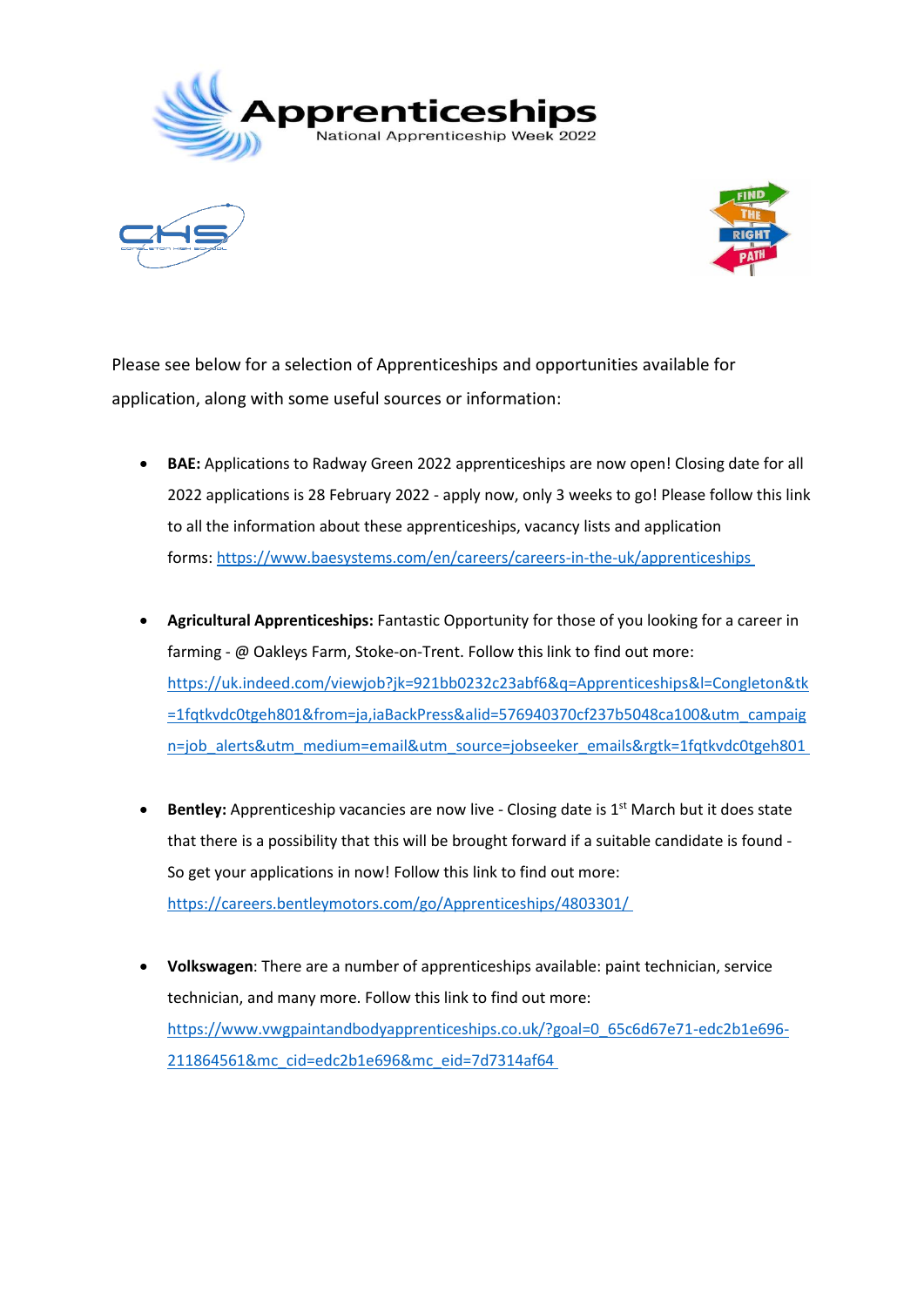

- **AstraZeneca**: Please see link below which provides more detail about all opportunities at AstraZeneca[: https://careers.astrazeneca.com/early-talent](https://careers.astrazeneca.com/early-talent) They have more apprenticeships available than ever before and for 2022 they have 13 brand new apprenticeships covering, Health and Safety, Construction and Robotics. Apprenticeships also range from a level 3 up to a level 7. The roles are now open for applications until midnight on 25<sup>th</sup> February 2022, with VIRTUAL assessment days happening during late March and April.
- **RAF:** If you're interested in a role with the RAF, they run a free, virtual event, exploring all of the roles you can take, as well as chat live with a specialist RAF recruiter. All from the comfort of your own home. It's on Thursday 10<sup>th</sup> Feb, 4:40pm-6:30pm. Book a free ticket here: [https://www.eventbrite.co.uk/e/raf-virtual-event-access-all-areas-tickets-](https://www.eventbrite.co.uk/e/raf-virtual-event-access-all-areas-tickets-223254599517?aff=FlyerEng)[223254599517?aff=FlyerEng](https://www.eventbrite.co.uk/e/raf-virtual-event-access-all-areas-tickets-223254599517?aff=FlyerEng)
- **Everybody Sport & Recreation**, Holmes Chapel: Fantastic Apprenticeship opportunities: Community Activator Coach Level 2 Leisure Team Member Level 2 Marketing Assistant Level 3 IT Solutions Technician Level 3 (not yet confirmed) Go to [www.everybody.org.uk](file://///chs-file03/KKenyon$/Downloads/www.everybody.org.uk%20) or emai[l academy@everybody.org.uk](mailto:academy@everybody.org.uk) Applications close on 20<sup>th</sup> March.
- Those interested in a career in **nursing** but not going to university, please ensure you download<https://www.jobs.nhs.uk/> to your phone. There are some fantastic jobs for Sixth Form leavers on here.
- The deadline for this year's **Y12 Nuffield Research Placement** programme is 28<sup>th</sup> February, we want to giv[e eligible students](https://www.nuffieldresearchplacements.org/apply-student-placement) the opportunity of submitting an application to be considered for the brilliant experience the programme provides. Please check your eligibility before submitting an application. See **satchel:one** for more information or see [Mrs Sadat-](mailto:jsadatshafai@congletonhigh.com)[Shafai.](mailto:jsadatshafai@congletonhigh.com)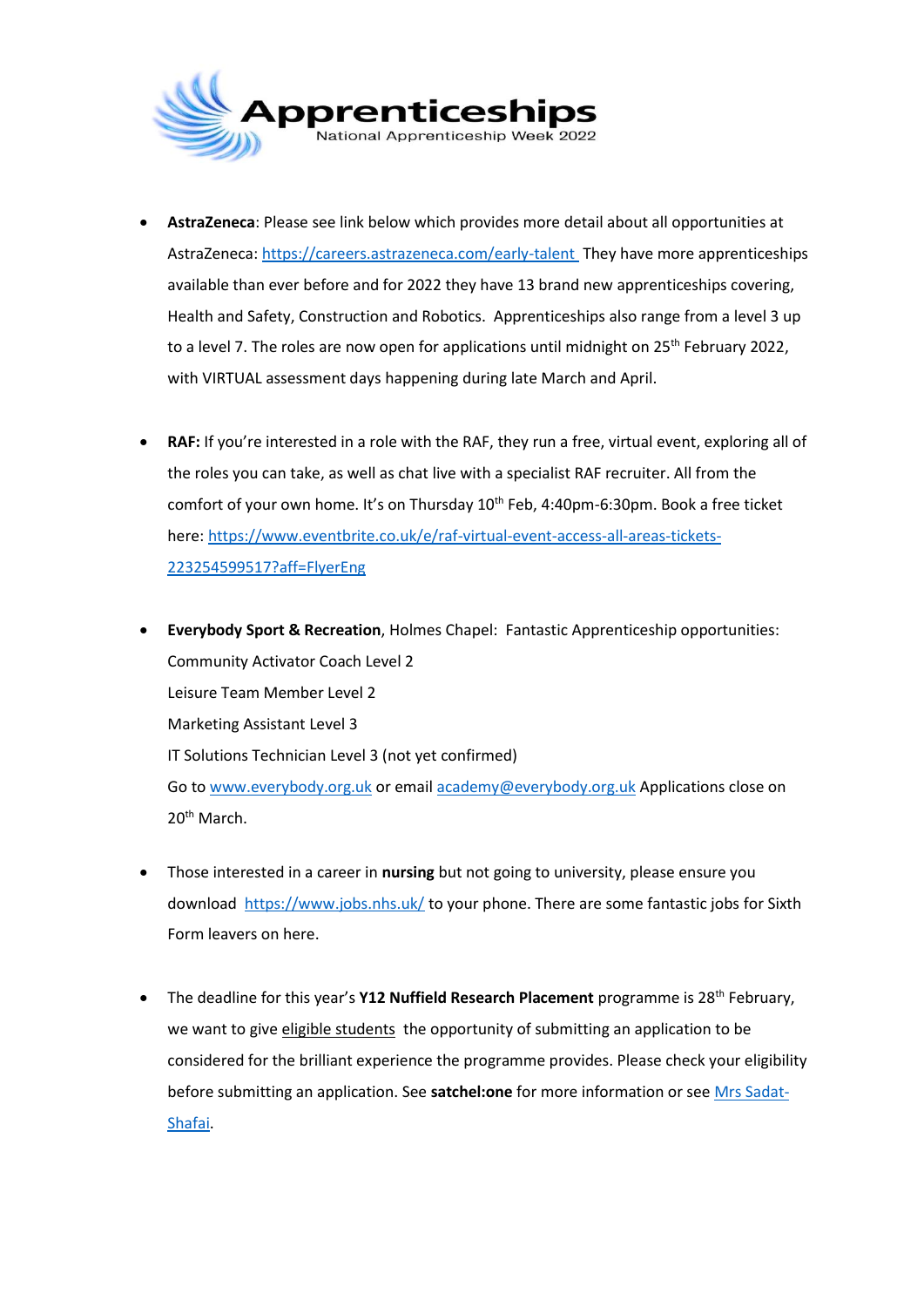

 Interested in some unique and outstanding work experience? Then look at the **InVestin programme**. They offer amazing work experience, either face-to-face or virtually, but there is a charge for this. For more information click here[: https://investin.org/pages/spring-term](https://investin.org/pages/spring-term-career-programmes-15-18?utm_source=UK+SCHOOLS+MASTER&utm_campaign=4f84d654cf-bankersschoolmar_COPY_01&utm_medium=email&utm_term=0_bfccb03bbd-4f84d654cf-137568035&mc_cid=4f84d654cf&mc_eid=9ec70cd352)[career-programmes-15-](https://investin.org/pages/spring-term-career-programmes-15-18?utm_source=UK+SCHOOLS+MASTER&utm_campaign=4f84d654cf-bankersschoolmar_COPY_01&utm_medium=email&utm_term=0_bfccb03bbd-4f84d654cf-137568035&mc_cid=4f84d654cf&mc_eid=9ec70cd352)

[18?utm\\_source=UK+SCHOOLS+MASTER&utm\\_campaign=4f84d654cf](https://investin.org/pages/spring-term-career-programmes-15-18?utm_source=UK+SCHOOLS+MASTER&utm_campaign=4f84d654cf-bankersschoolmar_COPY_01&utm_medium=email&utm_term=0_bfccb03bbd-4f84d654cf-137568035&mc_cid=4f84d654cf&mc_eid=9ec70cd352)[bankersschoolmar\\_COPY\\_01&utm\\_medium=email&utm\\_term=0\\_bfccb03bbd-4f84d654cf-](https://investin.org/pages/spring-term-career-programmes-15-18?utm_source=UK+SCHOOLS+MASTER&utm_campaign=4f84d654cf-bankersschoolmar_COPY_01&utm_medium=email&utm_term=0_bfccb03bbd-4f84d654cf-137568035&mc_cid=4f84d654cf&mc_eid=9ec70cd352)[137568035&mc\\_cid=4f84d654cf&mc\\_eid=9ec70cd352](https://investin.org/pages/spring-term-career-programmes-15-18?utm_source=UK+SCHOOLS+MASTER&utm_campaign=4f84d654cf-bankersschoolmar_COPY_01&utm_medium=email&utm_term=0_bfccb03bbd-4f84d654cf-137568035&mc_cid=4f84d654cf&mc_eid=9ec70cd352)

 The **Song Academy Young Songwriter 2022** competition is open for entries from the 1st February to the 31st March, from young people around the world aged 8-18. With judges including Tom Odell, Miranda Cooper, Plested & Tom Grennan plus fantastic prizes, including a recording studio session and Yamaha equipment worth £1,000, this year is set to be bigger than ever! Find out more here:

[https://www.songacademy.co.uk/says22/?utm\\_source=https%3a%2f%2fcomm.education.c](https://www.songacademy.co.uk/says22/?utm_source=https%3a%2f%2fcomm.education.co.uk%2feducationcompany6lz%2f&utm_medium=email&utm_campaign=Song+Academy+-+Young+Songwriter+2022+-+Email+1+-+Jan+2022&utm_term=The+Young+Songwriter+2022+competition+-+inspiring+opportunity+to+engage+your+musical++creative+pupils&utm_content=3859752&gator_td=KuuDu18nmL6rVyMnLsrF%2b2H1KKuFWv53PDTSuPvFwI3dZKHKWJAbuRzAbz8L7XYyU%2bszUx76fArLzsltJGf5v%2b6icFiClUcx9ITORZXmBc1GKe4FiupI%2fY6rVnsTXlFDhnk%2bd7q0W6LdonXyq0Kb1ISTc3LCdscNOza31%2bs1hzUqNAkcr%2fx1M2wYx6BkyV5LaDG35jHsliRvK3FA95FfLu1CEH80RfNC4P7%2f7dAS%2fO4U3hiBjTBlLOw%2fNRb4QMFG) [o.uk%2feducationcompany6lz%2f&utm\\_medium=email&utm\\_campaign=Song+Academy+-](https://www.songacademy.co.uk/says22/?utm_source=https%3a%2f%2fcomm.education.co.uk%2feducationcompany6lz%2f&utm_medium=email&utm_campaign=Song+Academy+-+Young+Songwriter+2022+-+Email+1+-+Jan+2022&utm_term=The+Young+Songwriter+2022+competition+-+inspiring+opportunity+to+engage+your+musical++creative+pupils&utm_content=3859752&gator_td=KuuDu18nmL6rVyMnLsrF%2b2H1KKuFWv53PDTSuPvFwI3dZKHKWJAbuRzAbz8L7XYyU%2bszUx76fArLzsltJGf5v%2b6icFiClUcx9ITORZXmBc1GKe4FiupI%2fY6rVnsTXlFDhnk%2bd7q0W6LdonXyq0Kb1ISTc3LCdscNOza31%2bs1hzUqNAkcr%2fx1M2wYx6BkyV5LaDG35jHsliRvK3FA95FfLu1CEH80RfNC4P7%2f7dAS%2fO4U3hiBjTBlLOw%2fNRb4QMFG) [+Young+Songwriter+2022+-+Email+1+-](https://www.songacademy.co.uk/says22/?utm_source=https%3a%2f%2fcomm.education.co.uk%2feducationcompany6lz%2f&utm_medium=email&utm_campaign=Song+Academy+-+Young+Songwriter+2022+-+Email+1+-+Jan+2022&utm_term=The+Young+Songwriter+2022+competition+-+inspiring+opportunity+to+engage+your+musical++creative+pupils&utm_content=3859752&gator_td=KuuDu18nmL6rVyMnLsrF%2b2H1KKuFWv53PDTSuPvFwI3dZKHKWJAbuRzAbz8L7XYyU%2bszUx76fArLzsltJGf5v%2b6icFiClUcx9ITORZXmBc1GKe4FiupI%2fY6rVnsTXlFDhnk%2bd7q0W6LdonXyq0Kb1ISTc3LCdscNOza31%2bs1hzUqNAkcr%2fx1M2wYx6BkyV5LaDG35jHsliRvK3FA95FfLu1CEH80RfNC4P7%2f7dAS%2fO4U3hiBjTBlLOw%2fNRb4QMFG)

[+Jan+2022&utm\\_term=The+Young+Songwriter+2022+competition+-](https://www.songacademy.co.uk/says22/?utm_source=https%3a%2f%2fcomm.education.co.uk%2feducationcompany6lz%2f&utm_medium=email&utm_campaign=Song+Academy+-+Young+Songwriter+2022+-+Email+1+-+Jan+2022&utm_term=The+Young+Songwriter+2022+competition+-+inspiring+opportunity+to+engage+your+musical++creative+pupils&utm_content=3859752&gator_td=KuuDu18nmL6rVyMnLsrF%2b2H1KKuFWv53PDTSuPvFwI3dZKHKWJAbuRzAbz8L7XYyU%2bszUx76fArLzsltJGf5v%2b6icFiClUcx9ITORZXmBc1GKe4FiupI%2fY6rVnsTXlFDhnk%2bd7q0W6LdonXyq0Kb1ISTc3LCdscNOza31%2bs1hzUqNAkcr%2fx1M2wYx6BkyV5LaDG35jHsliRvK3FA95FfLu1CEH80RfNC4P7%2f7dAS%2fO4U3hiBjTBlLOw%2fNRb4QMFG)

[+inspiring+opportunity+to+engage+your+musical++creative+pupils&utm\\_content=3859752](https://www.songacademy.co.uk/says22/?utm_source=https%3a%2f%2fcomm.education.co.uk%2feducationcompany6lz%2f&utm_medium=email&utm_campaign=Song+Academy+-+Young+Songwriter+2022+-+Email+1+-+Jan+2022&utm_term=The+Young+Songwriter+2022+competition+-+inspiring+opportunity+to+engage+your+musical++creative+pupils&utm_content=3859752&gator_td=KuuDu18nmL6rVyMnLsrF%2b2H1KKuFWv53PDTSuPvFwI3dZKHKWJAbuRzAbz8L7XYyU%2bszUx76fArLzsltJGf5v%2b6icFiClUcx9ITORZXmBc1GKe4FiupI%2fY6rVnsTXlFDhnk%2bd7q0W6LdonXyq0Kb1ISTc3LCdscNOza31%2bs1hzUqNAkcr%2fx1M2wYx6BkyV5LaDG35jHsliRvK3FA95FfLu1CEH80RfNC4P7%2f7dAS%2fO4U3hiBjTBlLOw%2fNRb4QMFG) [&gator\\_td=KuuDu18nmL6rVyMnLsrF%2b2H1KKuFWv53PDTSuPvFwI3dZKHKWJAbuRzAbz8L7](https://www.songacademy.co.uk/says22/?utm_source=https%3a%2f%2fcomm.education.co.uk%2feducationcompany6lz%2f&utm_medium=email&utm_campaign=Song+Academy+-+Young+Songwriter+2022+-+Email+1+-+Jan+2022&utm_term=The+Young+Songwriter+2022+competition+-+inspiring+opportunity+to+engage+your+musical++creative+pupils&utm_content=3859752&gator_td=KuuDu18nmL6rVyMnLsrF%2b2H1KKuFWv53PDTSuPvFwI3dZKHKWJAbuRzAbz8L7XYyU%2bszUx76fArLzsltJGf5v%2b6icFiClUcx9ITORZXmBc1GKe4FiupI%2fY6rVnsTXlFDhnk%2bd7q0W6LdonXyq0Kb1ISTc3LCdscNOza31%2bs1hzUqNAkcr%2fx1M2wYx6BkyV5LaDG35jHsliRvK3FA95FfLu1CEH80RfNC4P7%2f7dAS%2fO4U3hiBjTBlLOw%2fNRb4QMFG) [XYyU%2bszUx76fArLzsltJGf5v%2b6icFiClUcx9ITORZXmBc1GKe4FiupI%2fY6rVnsTXlFDhnk%2b](https://www.songacademy.co.uk/says22/?utm_source=https%3a%2f%2fcomm.education.co.uk%2feducationcompany6lz%2f&utm_medium=email&utm_campaign=Song+Academy+-+Young+Songwriter+2022+-+Email+1+-+Jan+2022&utm_term=The+Young+Songwriter+2022+competition+-+inspiring+opportunity+to+engage+your+musical++creative+pupils&utm_content=3859752&gator_td=KuuDu18nmL6rVyMnLsrF%2b2H1KKuFWv53PDTSuPvFwI3dZKHKWJAbuRzAbz8L7XYyU%2bszUx76fArLzsltJGf5v%2b6icFiClUcx9ITORZXmBc1GKe4FiupI%2fY6rVnsTXlFDhnk%2bd7q0W6LdonXyq0Kb1ISTc3LCdscNOza31%2bs1hzUqNAkcr%2fx1M2wYx6BkyV5LaDG35jHsliRvK3FA95FfLu1CEH80RfNC4P7%2f7dAS%2fO4U3hiBjTBlLOw%2fNRb4QMFG) [d7q0W6LdonXyq0Kb1ISTc3LCdscNOza31%2bs1hzUqNAkcr%2fx1M2wYx6BkyV5LaDG35jHsliR](https://www.songacademy.co.uk/says22/?utm_source=https%3a%2f%2fcomm.education.co.uk%2feducationcompany6lz%2f&utm_medium=email&utm_campaign=Song+Academy+-+Young+Songwriter+2022+-+Email+1+-+Jan+2022&utm_term=The+Young+Songwriter+2022+competition+-+inspiring+opportunity+to+engage+your+musical++creative+pupils&utm_content=3859752&gator_td=KuuDu18nmL6rVyMnLsrF%2b2H1KKuFWv53PDTSuPvFwI3dZKHKWJAbuRzAbz8L7XYyU%2bszUx76fArLzsltJGf5v%2b6icFiClUcx9ITORZXmBc1GKe4FiupI%2fY6rVnsTXlFDhnk%2bd7q0W6LdonXyq0Kb1ISTc3LCdscNOza31%2bs1hzUqNAkcr%2fx1M2wYx6BkyV5LaDG35jHsliRvK3FA95FfLu1CEH80RfNC4P7%2f7dAS%2fO4U3hiBjTBlLOw%2fNRb4QMFG) [vK3FA95FfLu1CEH80RfNC4P7%2f7dAS%2fO4U3hiBjTBlLOw%2fNRb4QMFG](https://www.songacademy.co.uk/says22/?utm_source=https%3a%2f%2fcomm.education.co.uk%2feducationcompany6lz%2f&utm_medium=email&utm_campaign=Song+Academy+-+Young+Songwriter+2022+-+Email+1+-+Jan+2022&utm_term=The+Young+Songwriter+2022+competition+-+inspiring+opportunity+to+engage+your+musical++creative+pupils&utm_content=3859752&gator_td=KuuDu18nmL6rVyMnLsrF%2b2H1KKuFWv53PDTSuPvFwI3dZKHKWJAbuRzAbz8L7XYyU%2bszUx76fArLzsltJGf5v%2b6icFiClUcx9ITORZXmBc1GKe4FiupI%2fY6rVnsTXlFDhnk%2bd7q0W6LdonXyq0Kb1ISTc3LCdscNOza31%2bs1hzUqNAkcr%2fx1M2wYx6BkyV5LaDG35jHsliRvK3FA95FfLu1CEH80RfNC4P7%2f7dAS%2fO4U3hiBjTBlLOw%2fNRb4QMFG)

- **Y12/Y13/Y14** if you are thinking of an apprenticeship and want to know more/would like to find some opportunities, then please be aware that there is a UCAS Discover Apprenticeship Day on 8<sup>th</sup> February. Find out more book your place and register for key events here: [https://www.ucas.com/events/discover-apprenticeships-404016](https://www.ucas.com/events/discover-apprenticeships-404016 )
- **The Women's Engineering Society** is running an apprenticeship information morning, designed to de-mystify the industry and encourage more girls into the engineering profession, (although the content is suitable for sharing with a mixed audience). The